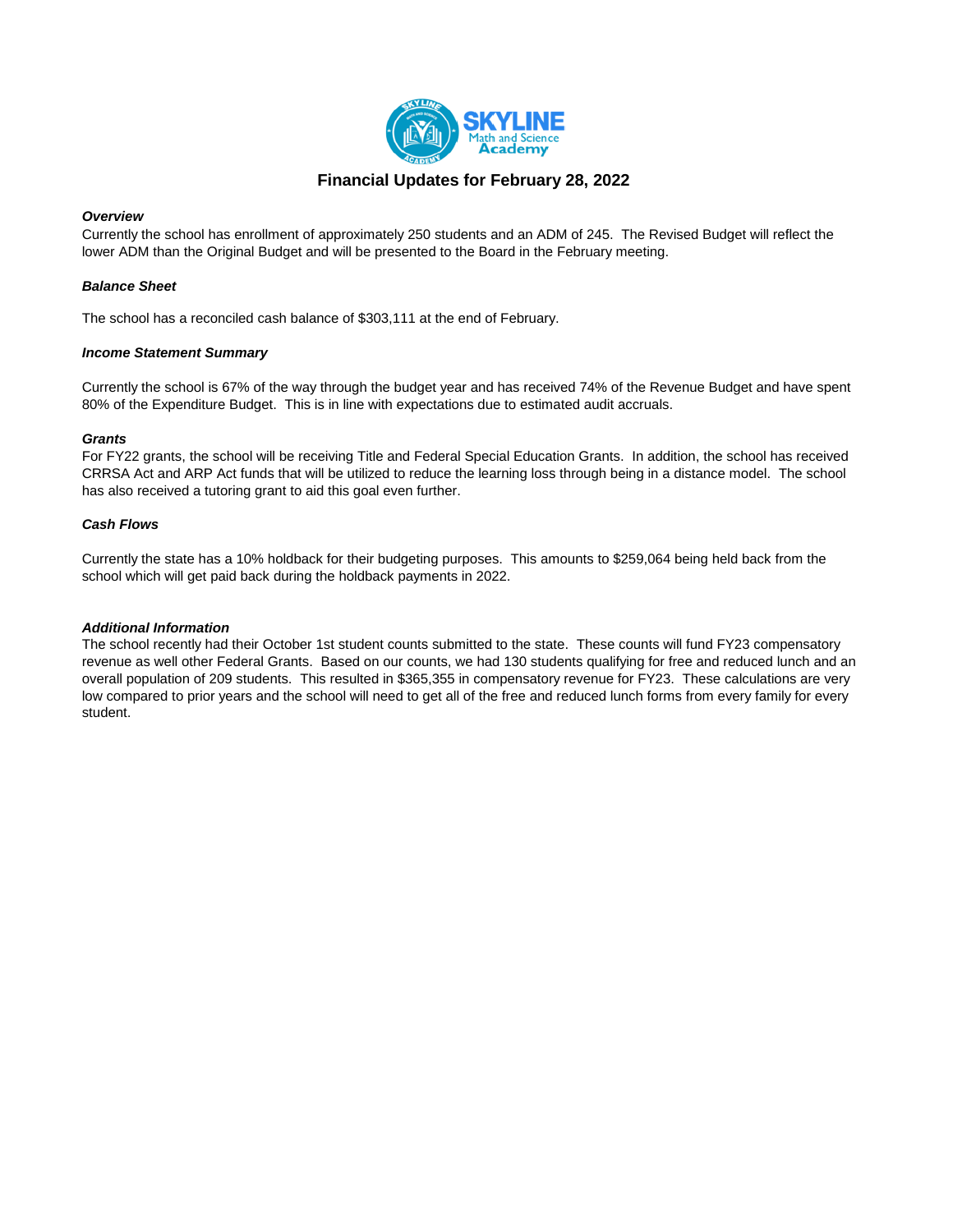

# **Skyline Math and Science Academy**

Financial Dashboard for: 2/28/2022

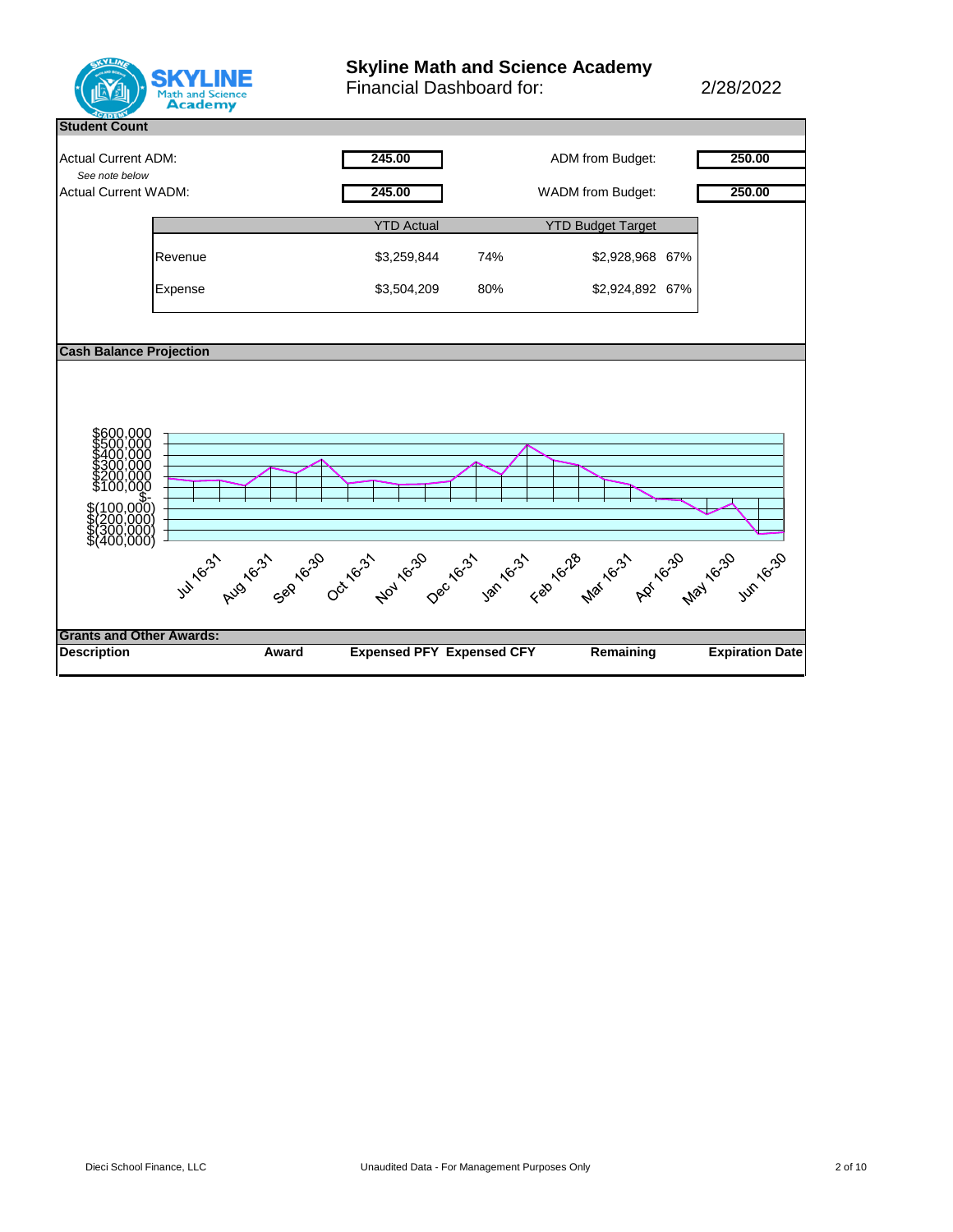

**Financial Ratios:** 

|                                                                                                                                                                                          | <b>YTD Actual</b>    | FY22 Budget             | Desired             |  |
|------------------------------------------------------------------------------------------------------------------------------------------------------------------------------------------|----------------------|-------------------------|---------------------|--|
| (A) Unrestricted Cash and Investments<br>(B) Total Operating Expenses                                                                                                                    | 303,111<br>3,504,209 | (319, 223)<br>4,387,338 |                     |  |
| Cash on Hand Ratio ((A x 365) / B)                                                                                                                                                       | 31.57                | (26.56)                 | 45.00               |  |
| (A) Beginning Fund Balance                                                                                                                                                               | 240,574              | 240,574                 |                     |  |
| (B) Revenues                                                                                                                                                                             | 3.259.844            | 4,393,451               |                     |  |
| (C) Expenditures                                                                                                                                                                         | (3,504,209)          | (4,387,338)             |                     |  |
| (D) Ending Fund Balance                                                                                                                                                                  | (3,791)              | 246,687                 |                     |  |
| Fund Balance as a % of Expenditures (D / -C)                                                                                                                                             | $-0.1%$              | 5.6%                    | 20.0%               |  |
|                                                                                                                                                                                          |                      |                         |                     |  |
|                                                                                                                                                                                          |                      |                         |                     |  |
| Task                                                                                                                                                                                     |                      |                         | Due Date            |  |
|                                                                                                                                                                                          |                      |                         | June 30th, 2022     |  |
|                                                                                                                                                                                          |                      |                         | June 30th, 2022     |  |
|                                                                                                                                                                                          |                      |                         | December 2022       |  |
| <b>Upcoming Deadlines:</b><br>All Required Applications to MDE for Title, Special Education, Other<br>Apply for Building Lease Aid<br>FY22 Audit<br><b>Prior Year Audited Financials</b> |                      |                         | November 30th, 2022 |  |

These financials were compiled from information supplied by school management. They are unaudited and should be used for management purposes only.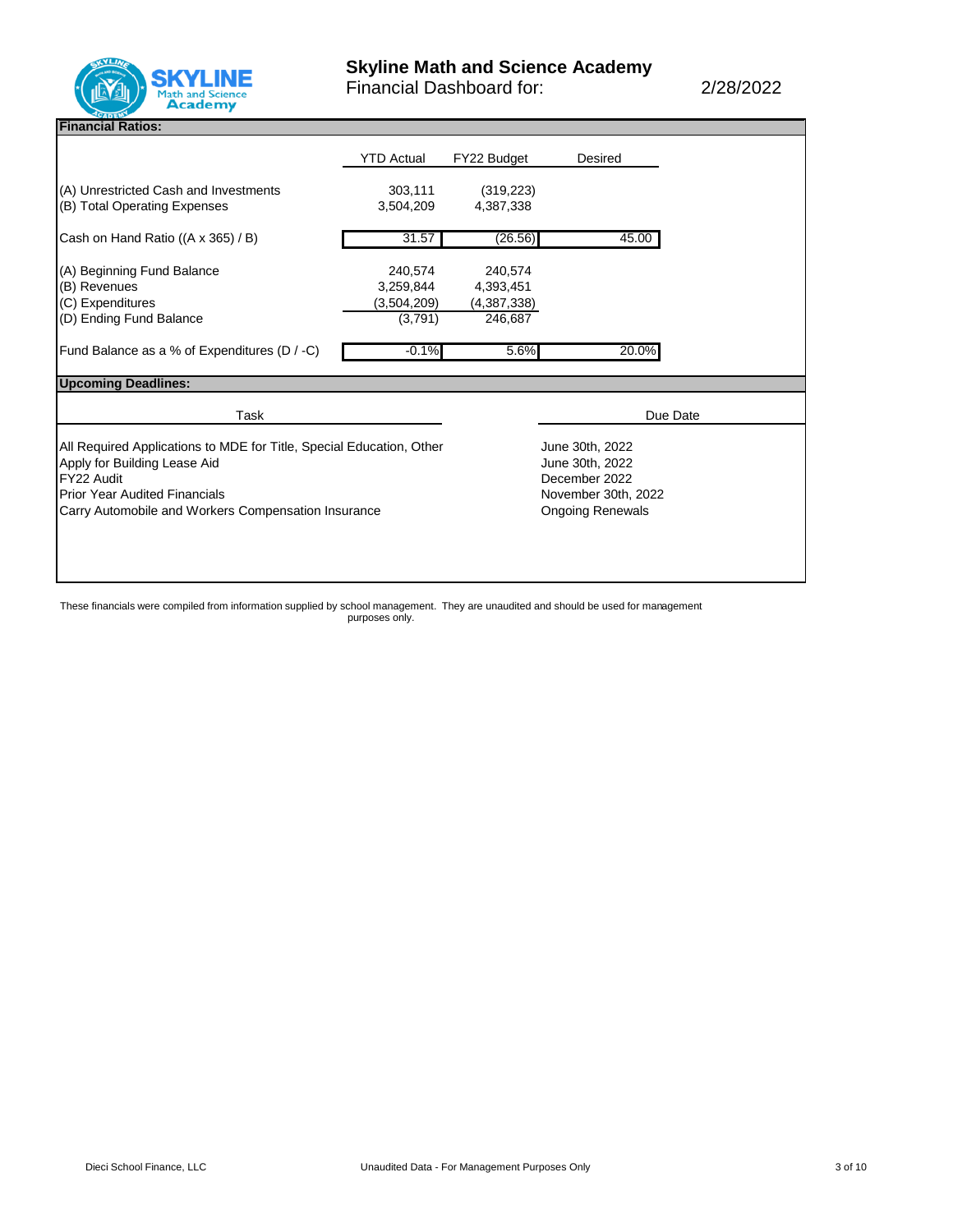# **Skyline Math and Science Academy Balance Sheet 2/28/2022**

|                                                              | General<br><b>Education</b> | Food<br><b>Services</b>  | <b>Fixed</b>  |              |
|--------------------------------------------------------------|-----------------------------|--------------------------|---------------|--------------|
| <b>Descriptions</b>                                          | <b>Fund</b>                 | <b>Fund</b>              | <b>Assets</b> | <b>Total</b> |
| <b>Assets</b>                                                |                             |                          |               |              |
| <b>Current Assets</b>                                        |                             |                          |               |              |
| Checking Account - Western Bank                              | 293,983                     | 9,128                    |               | 303,111      |
| Savings Account - Western Bank<br><b>Accounts Receivable</b> |                             |                          |               |              |
| Due from State                                               | 65,197                      |                          |               | 65,197       |
| Due from Federal                                             |                             |                          |               |              |
| Prepaids                                                     | (1, 227)                    |                          |               | (1, 227)     |
| <b>Total Current Assets</b>                                  | 357,953                     | 9,128                    |               | 367,081      |
| <b>Fixed Assets</b>                                          |                             |                          |               |              |
| Equipment                                                    |                             |                          | 167,537       | 167,537      |
| <b>Accumulated Depreciation</b>                              |                             | $\overline{\phantom{a}}$ | (70, 823)     | (70, 823)    |
| <b>Total Non-Current Assets</b>                              | $\blacksquare$              | $\blacksquare$           | 96,714        | 96,714       |
| <b>Total Assets</b>                                          | 357,953                     | 9,128                    | 96,714        | 463,795      |
|                                                              |                             |                          |               |              |
| <b>Liabilities &amp; Fund Balance</b>                        |                             |                          |               |              |
| <b>Current Liabilities</b>                                   |                             |                          |               |              |
| Short-Term Debt                                              | 197,500                     |                          |               | 197,500      |
| <b>Accounts Payable</b>                                      | 165,577                     | 20,063                   |               | 185,640      |
| <b>Health Deduction</b>                                      | (17, 527)                   |                          |               | (17, 527)    |
| <b>LegalSheild Deduction</b>                                 | (860)                       |                          |               | (860)        |
| <b>Dental Deduction</b>                                      | (2,280)                     |                          |               | (2,280)      |
| Salaries/FICA Payable                                        | 69                          |                          |               | 69           |
| Net Pay Payable                                              | 91                          |                          |               | 91           |
| Life, LTD, STD Deduction                                     | (1, 382)                    |                          |               | (1, 382)     |
| TRA, PERA, Child Support Payable Liability                   | 397                         |                          |               | 397          |
| Garnishments                                                 |                             |                          |               |              |
| <b>Total Current Liabilities</b>                             | 341,584                     | 20,063                   | L.            | 361,647      |
| <b>Fund Balance</b>                                          |                             |                          |               |              |
| <b>Investment Fixed Assets</b>                               |                             |                          | 96,714        | 96,714       |
| Unassigned Fund Balance - 6/30/2021                          | 240,574                     |                          |               | 240,574      |
| Nonspendable Fund Balance                                    | 9,225                       |                          |               | 9,225        |
| <b>Restricted Fund Balance</b>                               |                             |                          |               |              |
| Net Income/(Loss) - FY22                                     | (233, 430)                  | (10, 935)                |               | (244, 365)   |
| <b>Total Fund Balance</b>                                    | 16,369                      | (10, 935)                | 96,714        | 102,148      |
| <b>Total Liabilities &amp; Fund Balance</b>                  | 357,953                     | 9,128                    | 96,714        | 463,795      |
| <b>State Holdback Calculation:</b>                           |                             |                          |               |              |
| ** Total Fiscal Year School Budgeted State Revenues          |                             | 3,866,628                |               |              |
| Prorated Fiscal Year-to-Date (8 of 12 months)                |                             | 67%                      |               |              |
| Total Fiscal Year-to-Date Budget (February 2022)             |                             | 2,590,641                |               |              |
| State Holdback Percentage                                    |                             | 10%                      |               |              |
| <b>Total Estimated Year-to-Date Holdback</b>                 |                             | 259,064                  |               |              |

\*Based on the assumptions that actual ADMs and state aid payments are based on an ADM of 250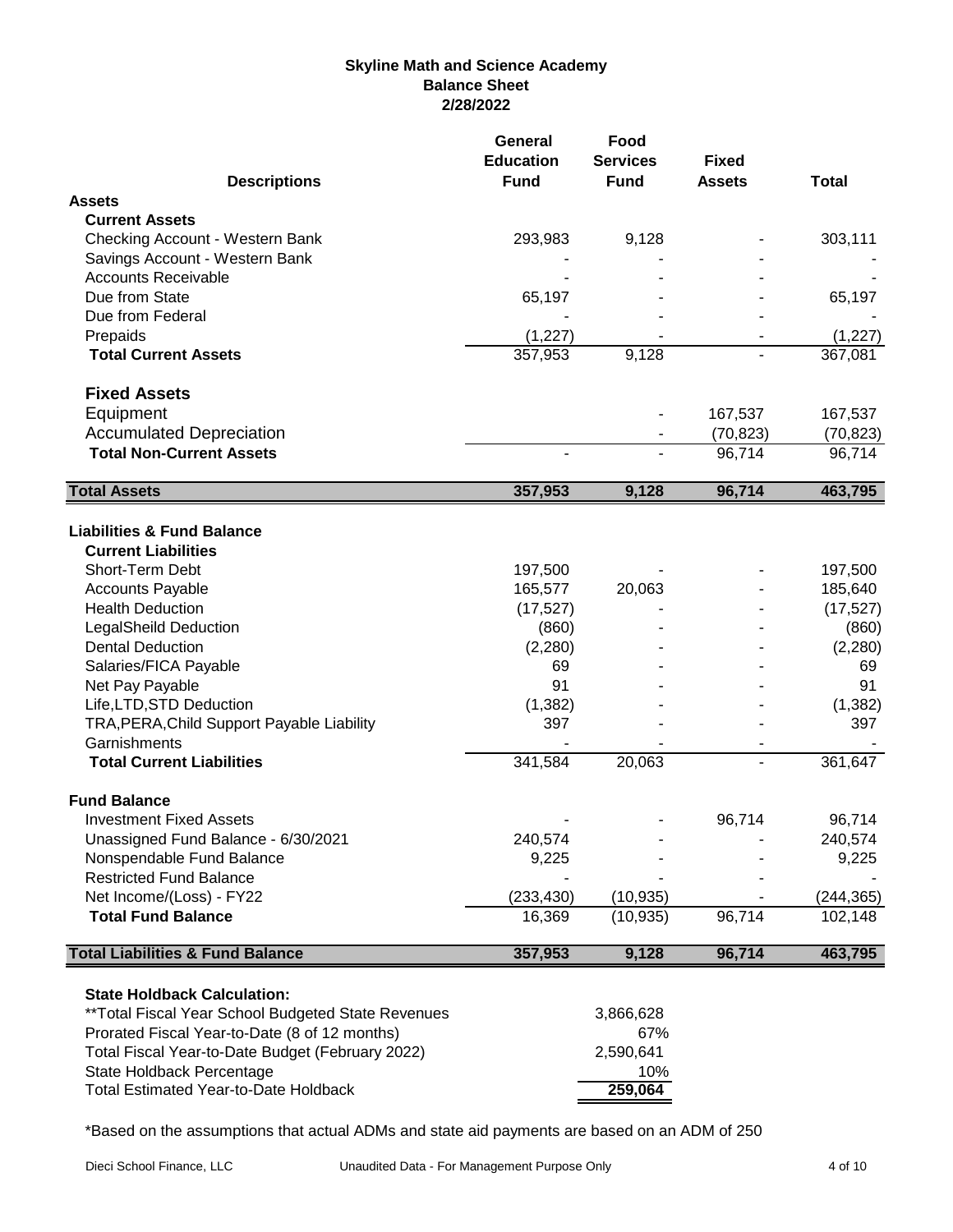## **Skyline Math and Science Academy Summary Income Statement For Period Ending February 28, 2022**

|                                              | Month<br><b>Activity</b> | Year-To-Date<br><b>Activity</b><br><b>ADM</b> | <b>FY22 Original</b><br><b>Budget</b><br>250.00 | $%$ of<br><b>Budget</b> |
|----------------------------------------------|--------------------------|-----------------------------------------------|-------------------------------------------------|-------------------------|
|                                              |                          | <b>PPU</b>                                    | 250.00                                          |                         |
| <b>GENERAL FUND 01</b>                       |                          |                                               |                                                 |                         |
| <b>REVENUES</b>                              |                          |                                               |                                                 |                         |
| <b>State Revenue</b>                         |                          |                                               |                                                 |                         |
| <b>Endowment Fund Apportionment</b>          |                          | 5,014                                         | 8,085                                           | 62%                     |
| <b>General Education Aid</b>                 | 285,780                  | 2,162,513                                     | 2,717,400                                       | 80%                     |
| Literacy Incentive Aid                       |                          | 72                                            | $\overline{a}$                                  | N/A                     |
| Other Revenue from MDE                       |                          | 43,338                                        |                                                 | N/A                     |
| Long-Term Facilities Maintenac               |                          |                                               | 33,000                                          | 0%                      |
| <b>General Education Aid</b>                 |                          | 1,927                                         |                                                 | N/A                     |
| Lease Aid                                    |                          | 125,776                                       | 328,500                                         | 38%                     |
| <b>State Special Education</b>               |                          | 211,786                                       | 779,643                                         | 27%                     |
| <b>Total State Revennue</b>                  | 285,780                  | 2,550,427                                     | 3,866,628                                       | 66%                     |
| <b>Federal Revenue</b>                       |                          |                                               |                                                 |                         |
| <b>ESSER II 90%</b>                          |                          | 257,753                                       |                                                 | N/A                     |
| ESSER III 90%                                |                          | 200,000                                       |                                                 | N/A                     |
| Title I                                      |                          | 58,785                                        | 99,116                                          | 59%                     |
| Title II                                     |                          | 15,535                                        | 13,165                                          | 118%                    |
| <b>Federal Special Education</b>             |                          | 25,772                                        | 33,199                                          | 78%                     |
| Title III                                    |                          | 10,714                                        | 16,144                                          | 66%                     |
| Title IV                                     |                          | 10,000                                        | 10,000                                          | 100%                    |
| <b>Total Federal Revenue</b>                 |                          | 578,558                                       | 171,623                                         | 337%                    |
|                                              |                          |                                               |                                                 |                         |
| <b>Other Revenue</b>                         |                          |                                               |                                                 |                         |
| Miscellaneous Revenue                        |                          | 4,912                                         |                                                 | N/A                     |
| <b>Total Other Revenue</b>                   |                          | 4,912                                         |                                                 | N/A                     |
| <b>TOTAL REVENUES</b>                        | 285,780                  | 3,133,898                                     | 4,038,251                                       | 78%                     |
|                                              |                          |                                               |                                                 |                         |
| <b>EXPENDITURES</b>                          |                          |                                               |                                                 |                         |
|                                              |                          |                                               |                                                 |                         |
| <b>Administration</b>                        |                          |                                               |                                                 |                         |
| Salaries/Wages                               | 29,737                   | 213,013                                       | 344,202                                         | 62%                     |
| <b>Benefits</b><br><b>Purchased Services</b> | 7,745                    | 56,200                                        | 90,785                                          | 62%<br>89%              |
| Supplies/Materials                           | 24,023<br>9,424          | 153,846<br>64,308                             | 172,000<br>34,000                               | 189%                    |
| Dues/Memberships                             | 499                      | 24,556                                        | 62,700                                          | 39%                     |
| <b>Total Administration</b>                  | 71,428                   | 511,923                                       | 703,686                                         | 73%                     |
|                                              |                          |                                               |                                                 |                         |
| <b>General Education</b>                     |                          |                                               |                                                 |                         |
| Salaries/Wages                               | 93,818                   | 583,166                                       | 861,916                                         | 68%                     |
| <b>Benefits</b>                              | 19,609                   | 123,546                                       | 268,787                                         | 46%                     |
| <b>Purchased Services</b>                    | 20,385                   | 58,376                                        | 40,000                                          | 146%                    |
| Supplies/Materials                           | 16,735                   | 271,208                                       | 113,260                                         | 239%                    |
| <b>Total General Education</b>               | 150,547                  | 1,036,296                                     | 1,283,964                                       | 81%                     |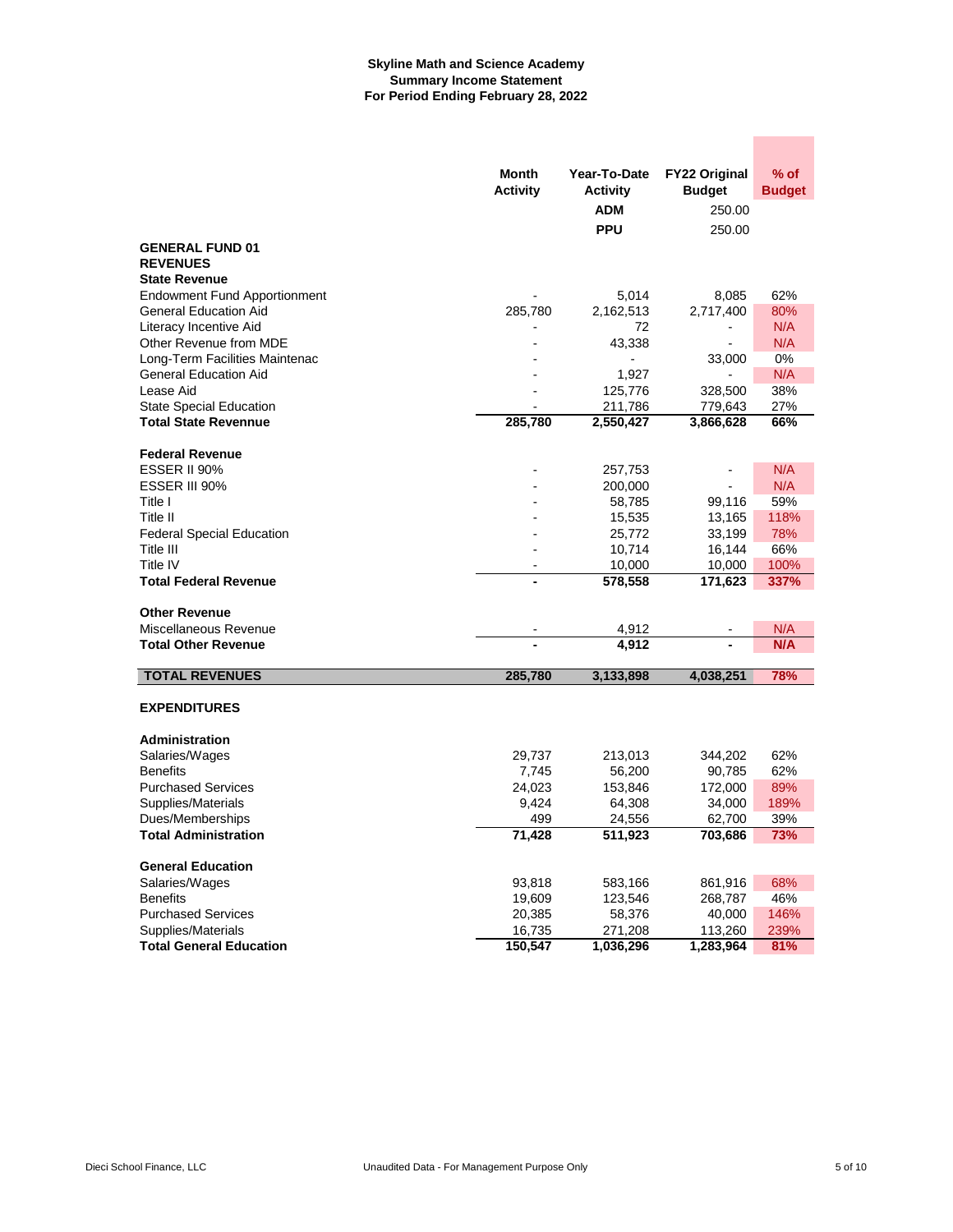## **Skyline Math and Science Academy Summary Income Statement For Period Ending February 28, 2022**

|                                           | Month           | Year-To-Date    | <b>FY22 Original</b> | $%$ of        |
|-------------------------------------------|-----------------|-----------------|----------------------|---------------|
|                                           | <b>Activity</b> | <b>Activity</b> | <b>Budget</b>        | <b>Budget</b> |
|                                           |                 | <b>ADM</b>      | 250.00               |               |
| <b>State Special Education</b>            |                 |                 |                      |               |
| Salaries/Wages                            | 80,888          | 438,826         | 546,793              | 80%           |
| <b>Benefits</b>                           | 14,782          | 84,837          | 117,615              | 72%           |
| <b>Purchased Services</b>                 | 7,918           | 43,172          | 35,250               | 122%          |
| Supplies/Materials                        |                 | 70,181          | 7,500                | 936%          |
| <b>Total State Special Education</b>      | 103,589         | 637,016         | 707,159              | 90%           |
| <b>Federal Funds</b>                      |                 |                 |                      |               |
| Title I                                   |                 |                 | 99,116               | 0%            |
| Title II                                  |                 | 5,980           | 13,165               | 45%           |
| Title III                                 |                 | $\blacksquare$  | 16,144               | 0%            |
| Title IV                                  |                 |                 | 10,000               | 0%            |
| <b>Federal Special Education</b>          |                 | 2,454           | 33,199               | 7%            |
| <b>CARES Money</b>                        | 13,090          | 95,317          |                      | N/A           |
| COVID-19 Testing                          |                 | 8,490           |                      | N/A           |
| <b>Total Federal Funds</b>                | 13,090          | 112,241         | 171,623              | 65%           |
|                                           |                 |                 |                      |               |
| <b>Instructional Support</b>              |                 |                 |                      |               |
| Salaries/Wages                            | 5.015           | 59,338          | 30,000               | 198%          |
| <b>Benefits</b>                           | 802             | 10,869          | 4,759                | 228%          |
| <b>Purchased Services</b>                 |                 | 21,580          | $\overline{a}$       | N/A           |
| <b>Total Instructional Support</b>        | 5,817           | 91,787          | 34,759               | 264%          |
| <b>Student Support Services</b>           |                 |                 |                      |               |
| Transportation                            | 81,184          | 437,684         | 487,375              | 90%           |
| Supplies & Materials                      | 600             | 3,769           | 1,000                | 377%          |
| Capital                                   |                 | 91,198          |                      | N/A           |
| <b>Total Student Support Services</b>     | 81,784          | 532,651         | 488,375              | 109%          |
|                                           |                 |                 |                      |               |
| <b>Operations and Maintenance</b>         |                 |                 |                      |               |
| <b>Purchased Services</b>                 | 9,245           | 71,245          | 101,500              | 70%           |
| <b>Building Lease</b>                     |                 | 336,129         | 496,172              | 68%           |
| Supplies/Materials                        | 1.504           | 17,611          | 9,900                | 178%          |
| <b>Total Operations and Maintenance</b>   | 10,748          | 424,985         | 607,572              | 70%           |
| <b>Other Finance Uses</b>                 |                 |                 |                      |               |
| Insurance                                 | 2,553           | 20,427          | 35,000               | 58%           |
| <b>Total Finance Uses</b>                 | 2,553           | 20,427          | 35,000               | 58%           |
| <b>TOTAL EXPENDITURES</b>                 | 439,556         | 3,367,327       | 4,032,138            | 84%           |
|                                           |                 |                 |                      |               |
| <b>GENERAL FUND 01 - NET INCOME(LOSS)</b> | (153, 776)      | (233, 430)      | 6.113                |               |

**Contract**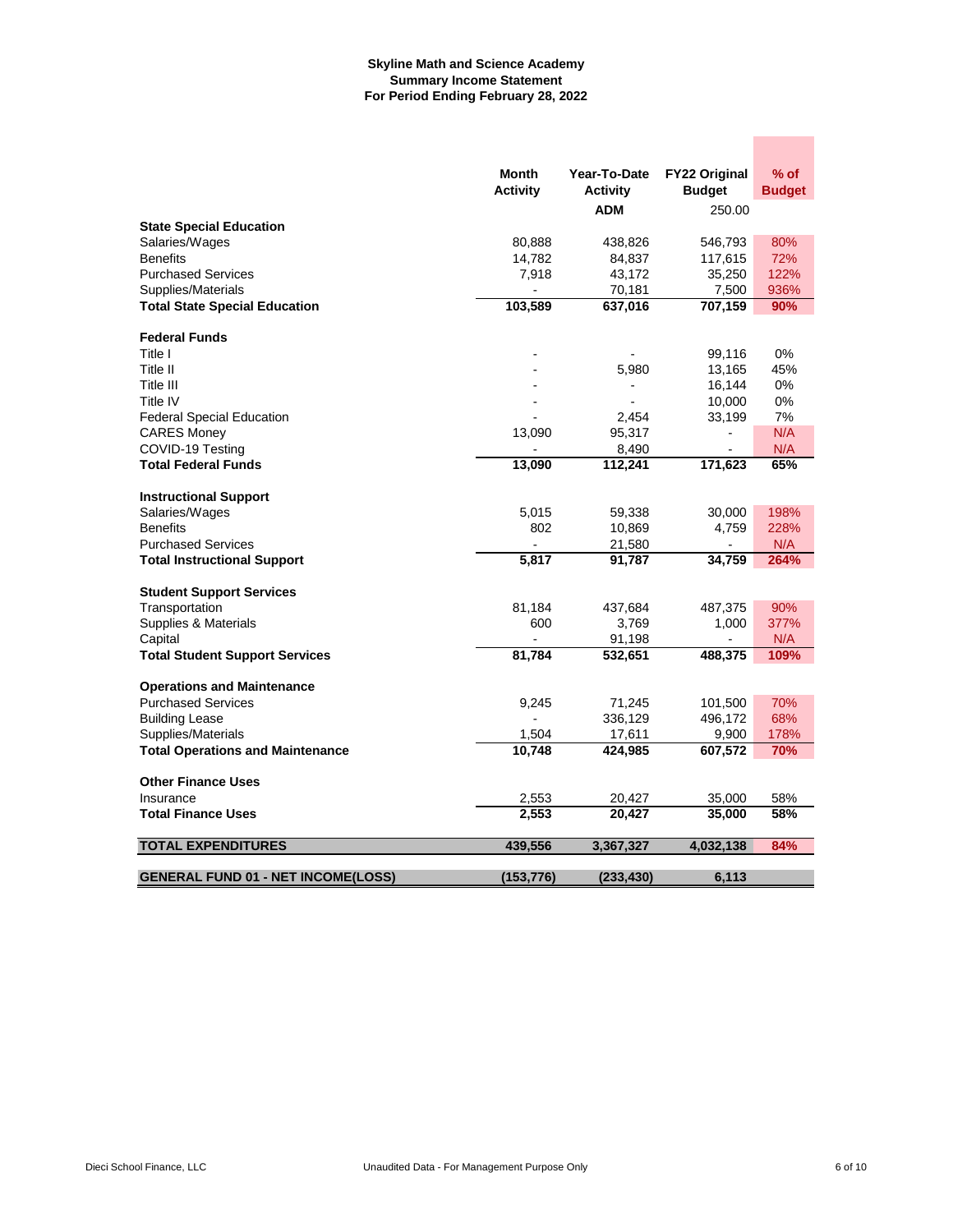## **Skyline Math and Science Academy Summary Income Statement For Period Ending February 28, 2022**

|                                                 | Month<br><b>Activity</b> | Year-To-Date<br><b>Activity</b> | <b>FY22 Original</b><br><b>Budget</b> | $%$ of<br><b>Budget</b> |
|-------------------------------------------------|--------------------------|---------------------------------|---------------------------------------|-------------------------|
|                                                 |                          | <b>ADM</b>                      | 250.00                                |                         |
| <b>FOOD SERVICES FUND 02</b><br><b>REVENUES</b> |                          |                                 |                                       |                         |
| State Revenue                                   |                          | 2,081                           |                                       | N/A                     |
| <b>Federal Revenue</b>                          | 1,096                    | 123,866                         | 330,000                               | 38%                     |
| Interfund Transfer                              |                          |                                 | 25,200                                | $0\%$                   |
|                                                 |                          |                                 |                                       |                         |
| <b>TOTAL REVENUES</b>                           | 1,096                    | 125,947                         | 355,200                               | 35%                     |
|                                                 |                          |                                 |                                       |                         |
| <b>EXPENDITURES</b>                             |                          |                                 |                                       |                         |
| Salaries/Wages                                  | 2,229                    | 16,719                          | 49,063                                | 34%                     |
| <b>Benefits</b>                                 | 338                      | 2,533                           | 8,638                                 | 29%                     |
| <b>Purchased Services</b>                       | 1.047                    | 4.834                           | 13,500                                | 36%                     |
| Supplies/Materials                              | 20,112                   | 112,797                         | 284,000                               | 40%                     |
|                                                 |                          |                                 |                                       |                         |
| <b>TOTAL EXPENDITURES</b>                       | 23,726                   | 136,882                         | 355,200                               | 39%                     |
|                                                 |                          |                                 |                                       |                         |
| <b>FOOD SERVICE FUND 02 - NET INCOME(LOSS)</b>  | (22,630)                 | (10, 935)                       |                                       |                         |
|                                                 |                          |                                 |                                       |                         |
| <b>ALL FUNDS - NET INCOME(LOSS)</b>             | (176,406)                | (244, 365)                      | 6,113                                 |                         |

**Contract Contract**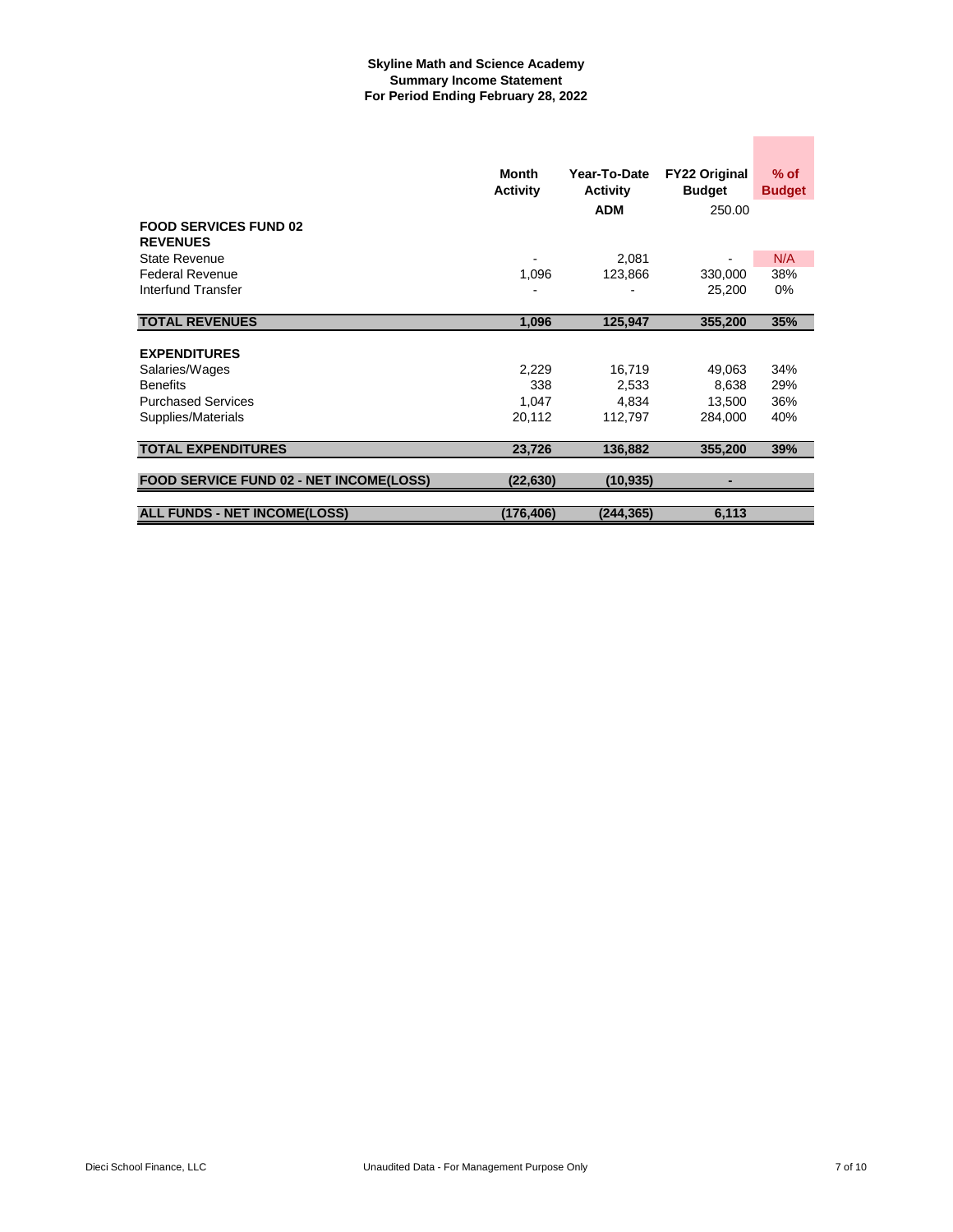#### **Skyline Math and Science Academy Payment Register - February 2022**

**Fiscal Year 2021 - 2022**

| <b>CHECK</b><br><b>DATE</b> | <b>VENDOR</b>                                                     | <b>INVOICE DESCRIPTION</b>                                           | <b>CHECK</b><br><b>NUMBER</b> | <b>AMOUNT</b> |
|-----------------------------|-------------------------------------------------------------------|----------------------------------------------------------------------|-------------------------------|---------------|
|                             |                                                                   |                                                                      |                               |               |
| Payroll<br>2/4/2022 Payroll |                                                                   | Payroll Net Pay 2/4/2022                                             | <b>WX</b>                     | 74,847.90     |
| 2/18/2022 Payroll           |                                                                   | Payroll Net Pay 2/18/2022                                            | WX                            | 89,391.30     |
|                             |                                                                   |                                                                      |                               |               |
| <b>Manual Checks</b>        |                                                                   |                                                                      |                               |               |
| 02/28/22                    | Najma Omar                                                        | Services                                                             | 145                           | 500.00        |
| 02/28/22                    | Abdihakim Hussein                                                 | Recruitment                                                          | 151                           | 2,000.00      |
| <b>Regular Checks</b>       |                                                                   |                                                                      |                               |               |
|                             | 2/4/2022 Baley Transportation                                     | December Regular Transportation, December SpEd Transportation, Janua | 8532                          | 35,700.00     |
|                             | 2/4/2022 MINNEHAHA TRANSPORTATION                                 | January Transportation                                               | 8533                          | 21,875.00     |
|                             | 2/4/2022 SOS Transportation LLC                                   | December Transportation - Regular & December Transportation - SpEd   | 8534                          | 18,550.00     |
|                             | 2/8/2022 Business Essentials                                      | Face Mask, Disinfecting Wipes, Hand Sanitizer                        | 8535                          | 300.00        |
|                             | 2/8/2022 Canon Financial Services, Inc.                           | Copier Lease January 2022                                            | 8536                          | 391.94        |
|                             | 2/8/2022 Chukwudi Mordi                                           | Afterschool Tutoring January                                         | 8537                          | 322.50        |
|                             | 2/8/2022 Create & Learn                                           | 2021 - 2022 Create & Learn Comp Science Program                      | 8538                          | 3,600.00      |
|                             | 2/8/2022 Dieci School Finance, LLC                                | January 2022 Contracted Services                                     | 8539                          | 3,972.30      |
|                             | 2/8/2022 Edmentum                                                 | Program License - Reading Eggs                                       | 8540                          | 1,936.00      |
|                             | 2/8/2022 JMC Computer Service Inc                                 | FY 21-22 Software License & FY 20-21 Software License                | 8541                          | 6,569.16      |
|                             | 2/8/2022 Lauren Mauel's Academic Coaching                         | <b>Tutoring Services January</b>                                     | 8542                          | 1,900.00      |
|                             | 2/8/2022 Leading Educational Services, LLC                        | <b>December Services</b>                                             | 8543                          | 2,560.00      |
|                             | 2/8/2022 LegalShield                                              | January 2022 Premiums                                                | 8544                          | 126.60        |
|                             | 2/8/2022 LOFFLER COMPANIES                                        | Copier Lease                                                         | 8545                          | 118.79        |
|                             | 2/8/2022 Manuel Ortega Cleaning                                   | January Cleaning Services                                            | 8546                          | 6,000.00      |
|                             | 2/8/2022 Midwest Educational Consultants, Inc.                    | Full Day Coaching                                                    | 8547                          | 2,700.00      |
|                             | 2/8/2022 Minnesota Department of Public Safety Van Registration   |                                                                      | 8548                          | 19.25         |
|                             | 2/8/2022 Mohamed Sheikh                                           | Afterschool Tutoring 12/1-12/10/21                                   | 8549                          | 330.00        |
|                             | 2/8/2022 RM Consulting                                            | December Consulting Fee                                              | 8550                          | 1,875.00      |
|                             | 2/8/2022 Silent Knight Security Systems of MN, In Security System |                                                                      | 8551                          | 719.40        |
|                             | 2/8/2022 Surplus Services                                         | <b>Office Supplies</b>                                               | 8552                          | 41.00         |
|                             | 2/8/2022 Waste Management Corp Services                           | <b>Trash Services January</b>                                        | 8553                          | 1,917.28      |
|                             | 2/9/2022 Eric J. Notch                                            | November - January Tutoring & STEM Services                          | 8554                          | 7,500.00      |
|                             | 2/11/2022 Baley Transportation                                    | After School Transportation October-January                          | 8555                          | 13,440.00     |
|                             | 2/11/2022 SOS Transportation LLC                                  | After School Transportation October-December                         | 8556                          | 8,820.00      |
|                             | 2/17/2022 SOS Transportation LLC                                  | January Regular Transportation & January SpEd Transportation         | 8557                          | 18,550.00     |
|                             | 2/28/2022 Serendipity Investment Group, LLC                       | March Rent                                                           | 8558                          | 37,347.68     |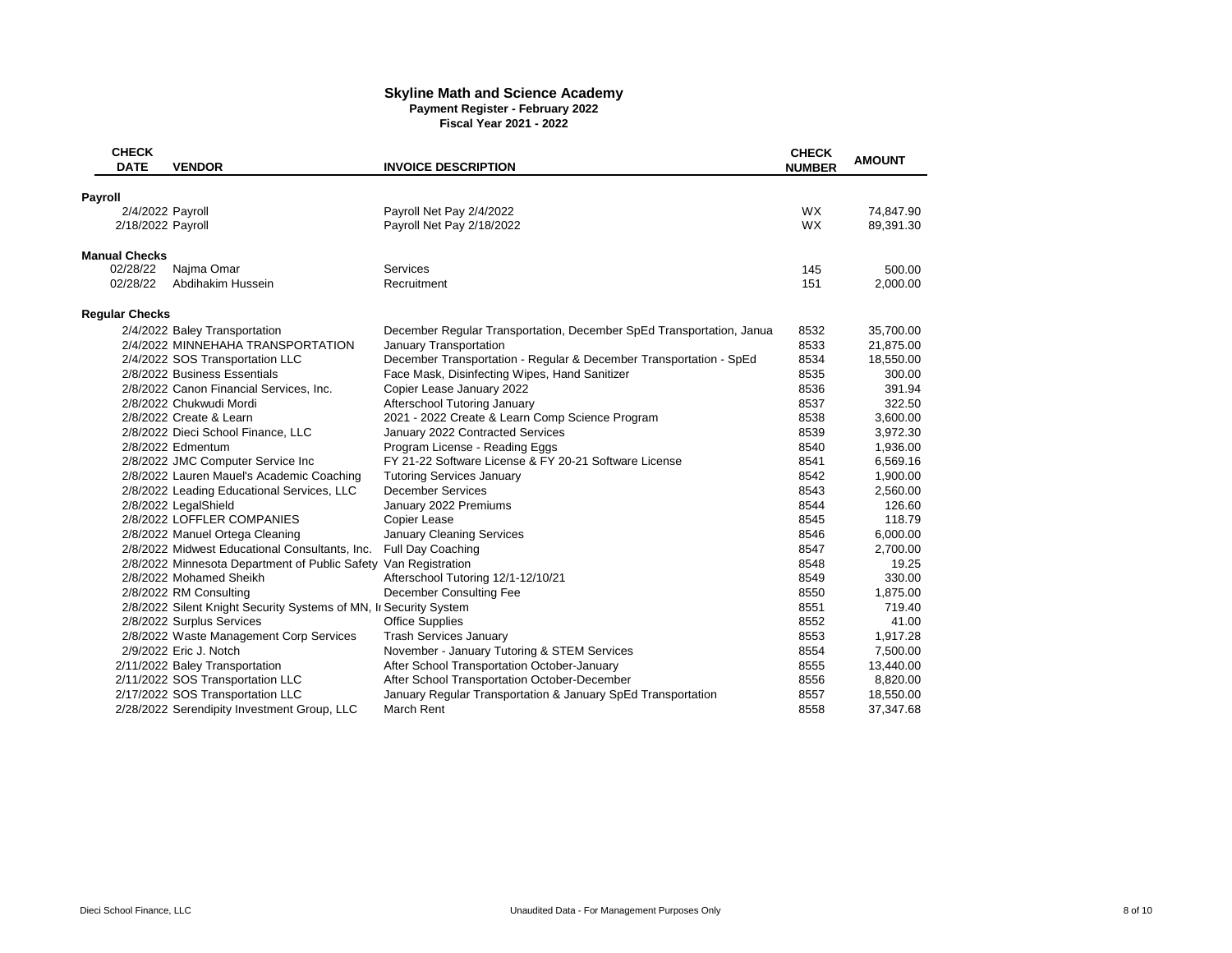| <b>CHECK</b><br><b>DATE</b> | <b>VENDOR</b>                                | <b>INVOICE DESCRIPTION</b>               | <b>CHECK</b><br><b>NUMBER</b> | <b>AMOUNT</b> |
|-----------------------------|----------------------------------------------|------------------------------------------|-------------------------------|---------------|
| Wires                       |                                              |                                          |                               |               |
|                             | 2/1/2022 Metropolitan Life Insurance Company | Life Insurance, LTD, Dental, AD&D        | <b>WX</b>                     | 1,504.35      |
|                             | 2/1/2022 PreferredOne Insurance Company      | February Health Insurance                | <b>WX</b>                     | 14,909.23     |
|                             | 2/3/2022 Nice Guys Corporation               | <b>Supplies</b>                          | <b>WX</b>                     | 2,458.09      |
|                             | 2/4/2022 Dept. of the Treasury               | Federal Taxes & FICA                     | <b>WX</b>                     | 19,376.26     |
|                             | 2/4/2022 MN DEPT OF REVENUE                  | <b>MN Taxes</b>                          | <b>WX</b>                     | 3,046.11      |
| 2/4/2022 PERA               |                                              | PERA                                     | <b>WX</b>                     | 5,615.84      |
| 2/4/2022 TRA                |                                              | <b>TRA</b>                               | <b>WX</b>                     | 9,202.01      |
|                             | 2/7/2022 STATE OF MN                         | <b>Child Support</b>                     | <b>WX</b>                     | 255.00        |
|                             | 2/8/2022 American National Bank              | Account Analysis Charge                  | <b>WX</b>                     | 103.08        |
|                             | 2/9/2022 Sams Club                           | Snacks                                   | <b>WX</b>                     | 166.45        |
|                             | 2/10/2022 Dollar Tree                        | <b>Classroom Supplies</b>                | <b>WX</b>                     | 118.11        |
|                             | 2/10/2022 Five Below                         | <b>Classroom Supplies</b>                | <b>WX</b>                     | 154.62        |
|                             | 2/10/2022 Houston Mathwig                    | <b>December Tutoring</b>                 | <b>WX</b>                     | 253.75        |
|                             | 2/10/2022 Kartikey Srivastav                 | Tutoring                                 | <b>WX</b>                     | 1,005.00      |
|                             | 2/10/2022 Party City                         | <b>Classroom Supplies</b>                | <b>WX</b>                     | 619.45        |
|                             | 2/10/2022 Wal Mart                           | Classroom Supplies & Snacks              | <b>WX</b>                     | 323.32        |
|                             | 2/11/2022 Party City                         | <b>Classroom Supplies</b>                | <b>WX</b>                     | 1.60          |
|                             | 2/14/2022 Cresent Moon                       | Food                                     | <b>WX</b>                     | 194.03        |
| 2/14/2022 Elsies            |                                              | <b>Field Trip</b>                        | <b>WX</b>                     | 229.42        |
| 2/14/2022 Elsies            |                                              | <b>Field Trip</b>                        | <b>WX</b>                     | 429.08        |
|                             | 2/14/2022 Jubba Grill                        | Food                                     | <b>WX</b>                     | 402.57        |
|                             | 2/16/2022 Accent Communications              | <b>Phone Services</b>                    | <b>WX</b>                     | 259.00        |
|                             | 2/16/2022 Sams Club                          | Snacks and Ice                           | <b>WX</b>                     | 282.97        |
|                             | 2/16/2022 The Hanover Insurance Group        | Insurance                                | <b>WX</b>                     | 2.553.37      |
|                             | 2/17/2022 Comcast                            | <b>Internet Services</b>                 | WX                            | 605.61        |
|                             | 2/17/2022 T-Mobile                           | <b>Phone Services</b>                    | <b>WX</b>                     | 319.45        |
|                             | 2/18/2022 All Areas Lock and Key LLC         | <b>Locks Services</b>                    | <b>WX</b>                     | 358.03        |
|                             | 2/18/2022 Dept. of the Treasury              | Federal Taxes & FICA                     | <b>WX</b>                     | 24,379.41     |
|                             | 2/18/2022 MN DEPT OF REVENUE                 | <b>MN Taxes</b>                          | <b>WX</b>                     | 4,115.89      |
| 2/18/2022 PERA              |                                              | PERA                                     | <b>WX</b>                     | 8,380.55      |
| 2/18/2022 TRA               |                                              | <b>TRA</b>                               | <b>WX</b>                     | 9,303.37      |
|                             | 2/22/2022 Amazon.Com                         | <b>Batteries</b>                         | <b>WX</b>                     | 25.92         |
|                             | 2/22/2022 STATE OF MN                        | Child Support                            | <b>WX</b>                     | 255.00        |
|                             | 2/24/2022 Sams Club                          | Water                                    | <b>WX</b>                     | 127.20        |
|                             | 2/25/2022 The Home Depot                     | <b>Maintenance Supplies</b>              | <b>WX</b>                     | 26.72         |
|                             | 2/28/2022 Paypal - Bella                     | Tutoring                                 | <b>WX</b>                     | 677.64        |
|                             | 2/28/2022 Propel Nonprofit Cash              | Loan Interest Payment                    | <b>WX</b>                     | 498.63        |
|                             |                                              |                                          |                               |               |
|                             |                                              | <b>Total February 2022 Disbursements</b> |                               | 476.457.23    |

**V = Void Check \*= Break in sequence**